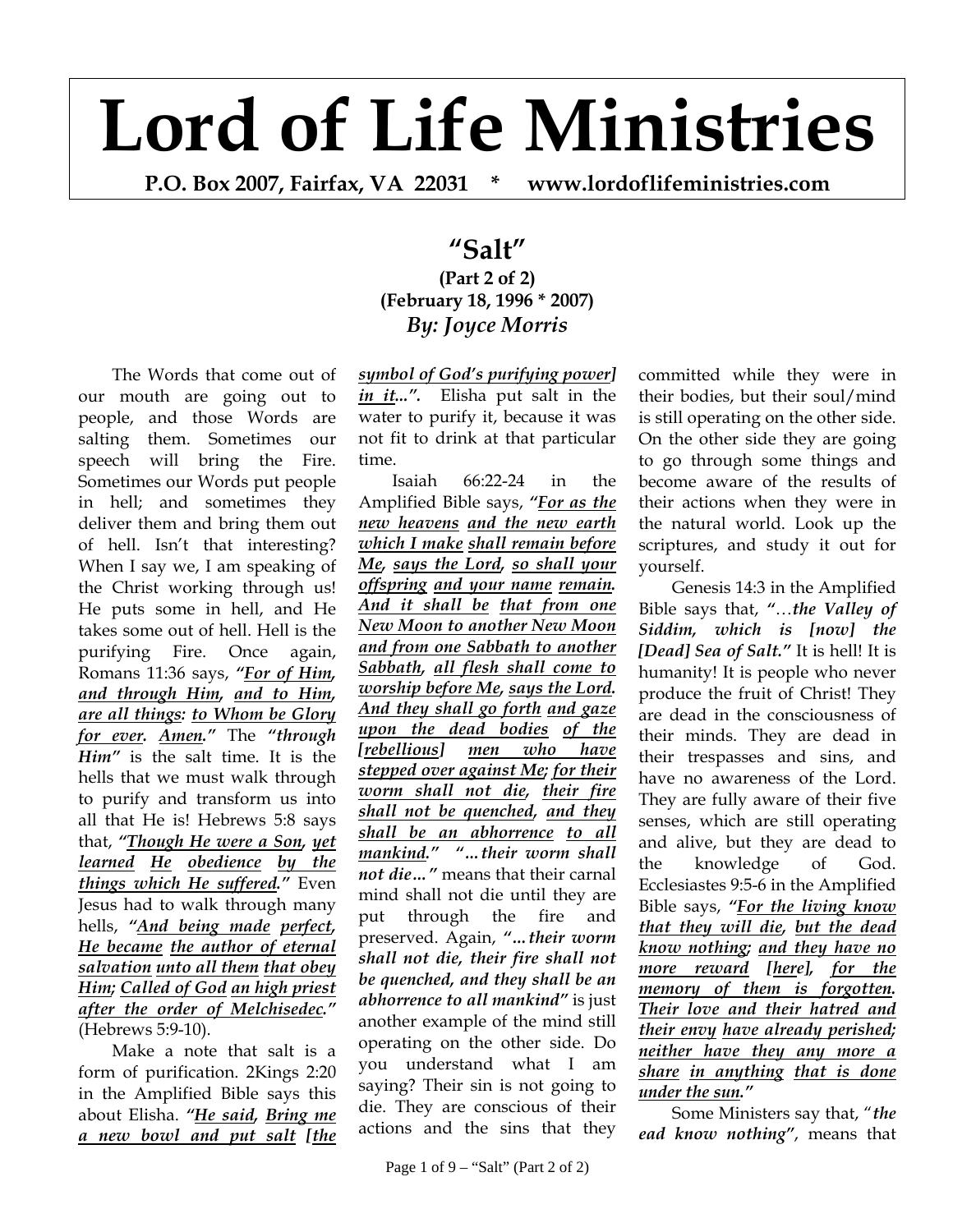they know absolutely nothing on the other side. Well, if that is true, then what in the world was that rich man/priest doing in Luke chapter 16? **Luk 16:22** *And it came to pass, that the beggar died, and was carried by the angels into Abraham's bosom: the rich man also died, and was buried;* **23***, And in hell he lift up his eyes, being in torments, and seeth Abraham afar off, and Lazarus in his bosom.* **24,** *And he cried and said, Father Abraham, have mercy on me, and send Lazarus, that he may dip the tip of his finger in water, and cool my tongue; for I am tormented in this flame.* 

He knew something when he was praying on the other side and asked Abraham to please send Lazarus to warn his brothers.

Before we came to the Lord we were walking in the course of this world. We were dead in the consciousness of our mind because we had no Spiritual awareness. *"The dead know nothing",* simply means that they know nothing of the Spiritual things of God. This applies to all (both those on this side and on the other side) who do not know Jesus Christ as their Savior.

Going back to Genesis chapter 14 in the Amplified Bible, it says in verses 1-3, *"And it came to pass in the days of Amraphel king of Shinar, Arioch king of Ellasar, Chedorlaomer king of Elam, and Tidal king of nations; That these made war with Bera king of Sodom, and with Birsha king of Gomorrah, Shinab king of Admah, and Shemeber king of Zeboiim, and the king of Bela, which is Zoar. All these were joined together in the vale of Siddim, which is the salt sea."* As

you read on in this chapter you will find that these kings and their armies did battle in the Valley of Salt for more than 14 years. Many, including kings were slain here, but guess what? They are preserved. Isn't that good? God preserved them to another day.

In Deuteronomy 32:39 it says, *"See now that I, even I, Am He, and there is no god with Me: I kill, and I make alive; I wound, and I heal: neither is there any that can deliver out of My Hand."* God is saying here that He kills and He makes alive again. That means He is going to make those kings and fallen soldiers in Genesis chapter 14 alive again. He preserved them with salt to; preserve them, and he will make them alive again. Isn't God something? I get so excited. I said, "Lord, You are too much!"

If you look up the word "Siddim", it means: the tilled field; to spread out; break up the ground; rough ground, pitted fields; difficult passages; strong land; open country. The multitudes upon multitudes of people who were slain over the centuries in the Valley of Siddim (Salt) are people who have had their fields plowed, but that never came into the Lord back then. They never entered into the realm of God, because 1Corinthians 15:50 says, *"…flesh and blood cannot inherit the Kingdom of God; neither doth corruption inherit incorruption."*

If you look at Joshua chapter 1, you will see that God was preparing Joshua and the Israelites to go into Canaan and possess the land. However, the Reubenites, the Gadites, and half the tribe of Manasseh wanted to

stay on the other side of Jordan as Moses had promised them they could do. Joshua told them that their wives, children, herds, cattle, etc., could stay on that side, on the condition that all of their fighting men must go with the rest of Israel; then once the other tribes had possessed their land, then they were free to go back to possess what was promised to them. He said in verse 15, *"Until the LORD have given your brethren rest, as He hath given you, and they also have possessed the land which the LORD your God giveth them: then ye shall return unto the land of your possession, and enjoy it, which Moses the LORD'S servant gave you on this side of the Jordan toward the sunrising."* He was telling them that once the battles are won on the other side, then you can return to possess the land on this side.

Understand that you are the land, and it is God Himself who has plowed our land. He plows it so that His Seed can go into that good ground, take root, multiply, and bring forth the fruits of Christ from within you. He has to plow your ground!

In Deuteronomy 29:23, the land of the Valley of Siddim is described and set as a sign to Israel and to all others who do not obey the commandments of the Lord, and forsake their covenant with Him. It says, *"…that the whole land thereof is brimstone, and salt, and burning, that it is not sown, nor beareth, nor any grass groweth therein, like the overthrow of Sodom, and Gomorrah, Admah, and Zeboim, which the LORD overthrew in His anger, and in His wrath".* Now I understand that at the time God was speaking through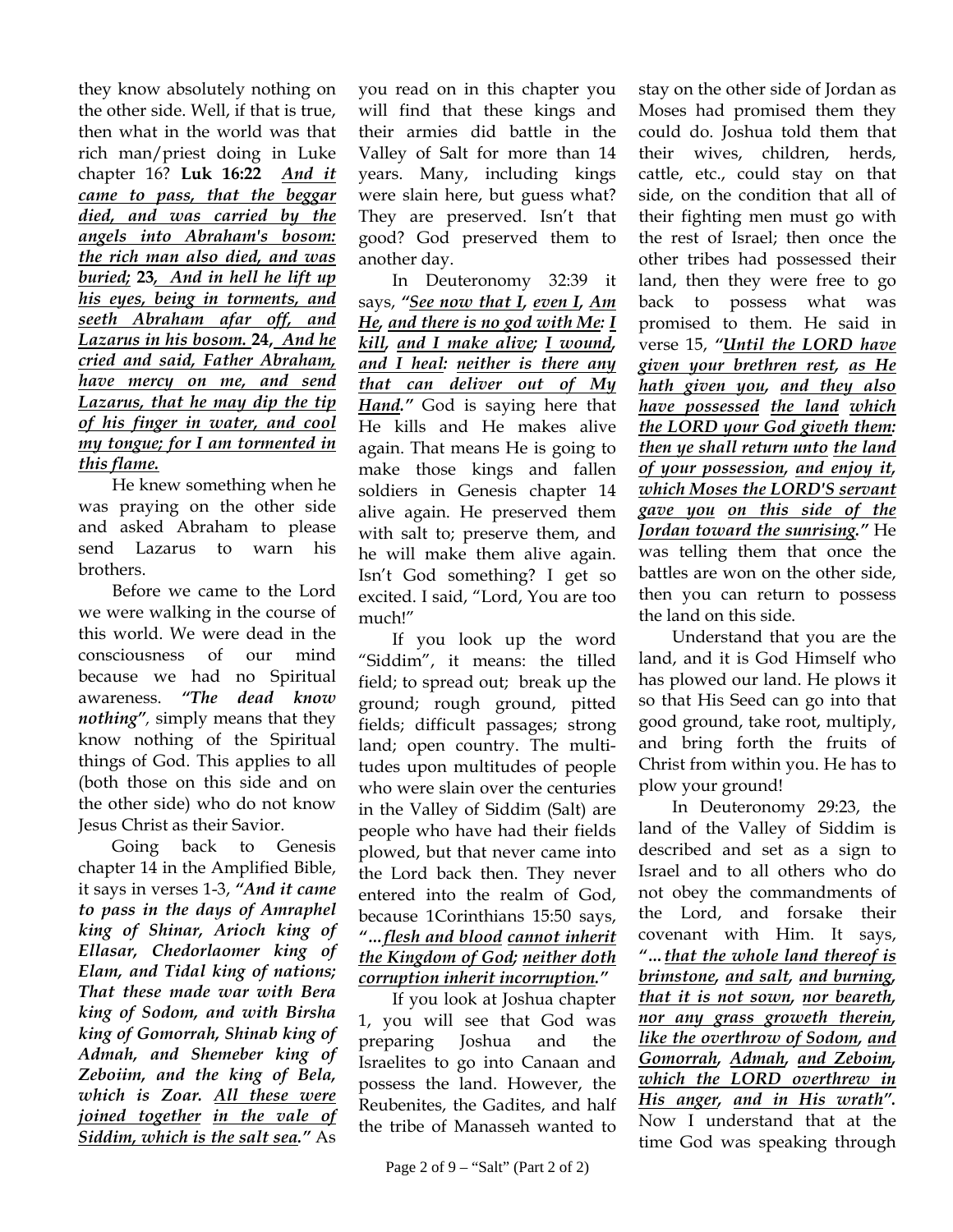Moses to Israel, it was speaking of the Old Covenant, in the Old Testament. However, Jesus Christ is the "Salt" that it was speaking of both then, and now! We know that Jesus Christ went to the cross to die and shed His blood for the all of creation. His blood covered the whole earth (both Jew and Gentile). This is what God was saying there in Deuteronomy chapter 29, because if you go back to verses 9-15 it says, *"KEEP THEREFORE THE WORDS OF THIS COVENANT, AND DO THEM, that ye may prosper in all that ye do. Ye stand this day all of you before the LORD your GOD; your captains of your tribes, your elders, and your officers, WITH ALL THE MEN OF ISRAEL, Your little ones, your wives, AND THY STRANGER THAT IS IN THY CAMP, from the hewer of thy wood unto the drawer of thy water: THAT THOU SHOULDEST ENTER INTO COVENANT WITH THE LORD THY GOD, AND INTO HIS OATH, which the LORD thy God maketh with thee this day: THAT HE MAY ESTABLISH THEE TO DAY FOR A PEOPLE UNTO HIMSELF, AND THAT HE MAY BE UNTO THEE A GOD, as He hath said unto thee, and as He hath sworn unto thy fathers, to Abraham, to Isaac, and to Jacob. NEITHER WITH YOU ONLY DO I MAKE THIS COVENANT AND THIS OATH; BUT WITH HIM THAT STANDETH HERE WITH US THIS DAY BEFORE THE LORD OUR God, and also WITH HIM THAT IS NOT HERE WITH US THIS DAY".*

Even Peter believed that both God's Covenant issued in through Moses, as well as the New Covenant issued in through the Blood of Christ was for the Jews only, and not the Gentiles. He argued with God about this in Acts chapter 10. You need to read this for yourself in Acts 10:11-16 and Acts chapter 11 as well.

Peter had to go up on the housetop (or rooftop) and pray before he could see clearly what God desired, and to whom the Gospel of the Kingdom of God was to be preached. The "rooftop" is representative of the "mind of Christ". Remember he got on top of his house. He had to get in the Spirit to really get the understanding. God had him get in the Spirit (on the rooftop) and when he did, all of a sudden he fell into a trance (meaning God gave Peter a vision in the Spirit). It says in Acts 10:9-16 that, *"…Peter went up upon the housetop to pray about the sixth hour: And he became very hungry, and would have eaten: but while they made ready, he fell into a trance, And saw heaven opened, and a certain vessel descending unto him, as it had been a great sheet knit at the four corners, and let down to the earth: Wherein were all manner of fourfooted beasts of the earth, and wild beasts, and creeping things, and fowls of the air. And there came a voice to him, Rise, Peter; kill, and eat. But Peter said, Not so, Lord; for I have never eaten any thing that is common or unclean. And the Voice spake unto him again the second time, WHAT GOD HATH CLEANSED, THAT CALL NOT THOU COMMON. This was done thrice: and the vessel was received up again into heaven."*

God was telling him, "Do not call anything (or anybody) common or unclean that I have made clean." I don't know how

many ages it will take on this side or on that side, but God sees them already as "clean". Do you understand what I am saying? He is saying, "Call no man unclean." This is the scripture that God brought to my mind personally. Think of all the love that He has for mankind, and all that He did for us on the cross. He did so much more than we can even begin to comprehend. He went to the cross for us; and as He hung there dying, His blood was literally salting the earth! His blood was shed to cover and salt the whole earth; to preserve every individual on both this side and on the other side, until the time when He awakens and reconciles them back to Himself!

In Romans chapter 8, Verse 19, it says that the whole creation is groaning and waiting for the manifestation of the Sons of God. They are groaning on both sides. Isn't God good? You don't get this with head knowledge.

I was taught the Baptist teachings, which were a little of this, and a little of that. For twenty years God was stealing my doctrines, and when He first started revealing His Truths to me about "the Sons of God", "the message of the Kingdom of God", and later about "Reconciliation", I cried and said, "Oh, no! No, I can't accept this!" I tried to run from what God was revealing to me. But then I went before the Lord, and as I diligently sought God with my whole heart, He began to reveal more and more to me. The Lord is trying to get some people to grow up and come out of their doctrines and traditions, of what the church has been teaching down through the ages. We have been indoctrinated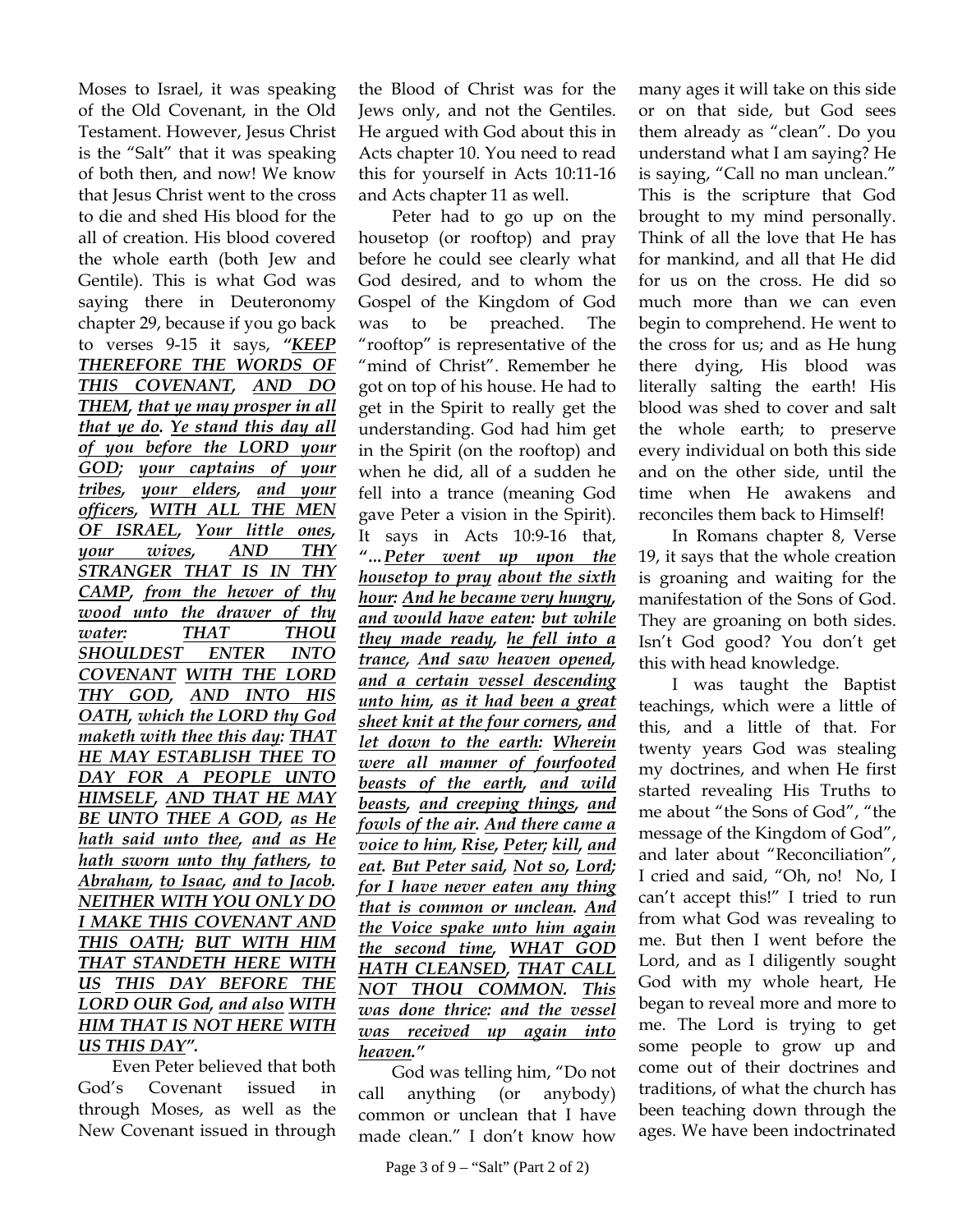with things that are not of God. He is teaching us by the Holy Spirit, and it says in John 14:26 that, *"…the Comforter, which is the Holy Ghost, whom the Father will send in My Name, HE SHALL TEACH YOU ALL THINGS, AND BRING ALL THINGS TO YOUR REMEM-BRANCE, WHATSOEVER I HAVE* (past tense) *SAID UNTO YOU."* God told you these things before you came into this earth, but you forgot them! That is why the Word says that, *"the Holy Spirit…shall…bring all things to your remembrance*.*"*

God gave us His plan and His purpose. He gave us His salvation and all this before the foundation of the earth. Ephesians 1:3-10 says, *"Blessed be the God and Father of our Lord Jesus Christ, Who hath* (past tense) *Blessed us with all Spiritual Blessings in heavenly places in Christ: According as He HATH* (past tense) *CHOSEN US IN HIM BEFORE THE FOUNDATION OF THE WORLD, that we should be Holy and without blame before Him in Love: HAVING PREDISTINAT-ED US unto the adoption of children by Jesus Christ to Himself, according to the good pleasure of His will, To the praise of the glory of His grace, wherein He hath* (past tense) *made us accepted in the Beloved. In Whom we have redemption through His Blood, the forgiveness of sins, according to the riches of His grace; Wherein He hath* (past tense) *abounded toward us in all wisdom and prudence; Having made known* (past tense) *unto us the Mystery of His will, according to His good pleasure which He hath purposed in Himself: That in the* 

*dispensation of the fulness of times HE MIGHT GATHER TOGETHER IN ONE ALL THINGS IN CHRIST, BOTH WHICH ARE IN HEAVEN, AND WHICH ARE ON EARTH; even IN HIM…".* That's enough to blow your mind away. He sat with each of you. You were Spirit before you came here. Individually, He gave you His plan and His purpose and His salvation. You understood it, but you forgot it. You were like the Prodigal Son who came out of/from the Father. You went into the world and wasted your inheritance; then went and ate with the pigs. The pigs represent religion and the carnal man. Jesus called the Pharisees and Sadducees dogs, swine, hypocrites, and serpents, because they were full of carnal traditions and doctrines. However, we all had to come through the law, because the law is our school master. You have to go to a church and sit under the law (under the dos and the don'ts), until you can finally come to the understanding that you cannot keep the law without the divine Holy Spirit of God.

He very sweetly begins to weed out the traditions and doctrines that have been embedded in our minds, and then very gradually takes over. As He causes you to remember *"all things"* a little light bulb will come on in your head, and you'll say within, "Oh! I knew that!" Yes, you did. But for a time you forgot it. It takes God to wake you up; to teach you all things (the Mysteries of the Kingdom of God); and to bring to your remembrance all that He has spoken to you about who you

are, and the purpose to which you are called in Him.

When I first heard these things, my head was saying, "No!" But my Spirit was saying, "Yes!" That's because my Spirit is Christ! My head was saying no because of the teachings that I had in the past; but My Spirit (which is Christ) was remembering the Truth about who I really am in Him! For we are One in the Father!

When God begins to separate you unto Himself, and you are faithful to go aside and seek "Him", rather than a person or something else in this world, I will guarantee that He will open things up to you. Little by little He will put the puzzle together. When God does this, you will know that no man gave it to you, because it came straight from the Father's mouth to you.

In Deuteronomy 8:3 it says, *"…man doth not live by bread only, but by every Word that proceedeth out of the mouth of the LORD doth man live."* When you get it straight from the mouth of God, nobody can take it away from you. 1Corinthians 8:1- 2 says, *"…we know that we all have knowledge. Knowledge puffeth up, but charity edifieth. And if any man think that he knoweth any thing, he knoweth nothing yet as he ought to know."* Some people get all puffed up with knowledge and revelations that they have heard from other people; but because they never mix it with Love and seek God for themselves - it sets them back. When you get it right from God, and allow Him to deal with those things in you that are not like Him, nobody can take those things away from you.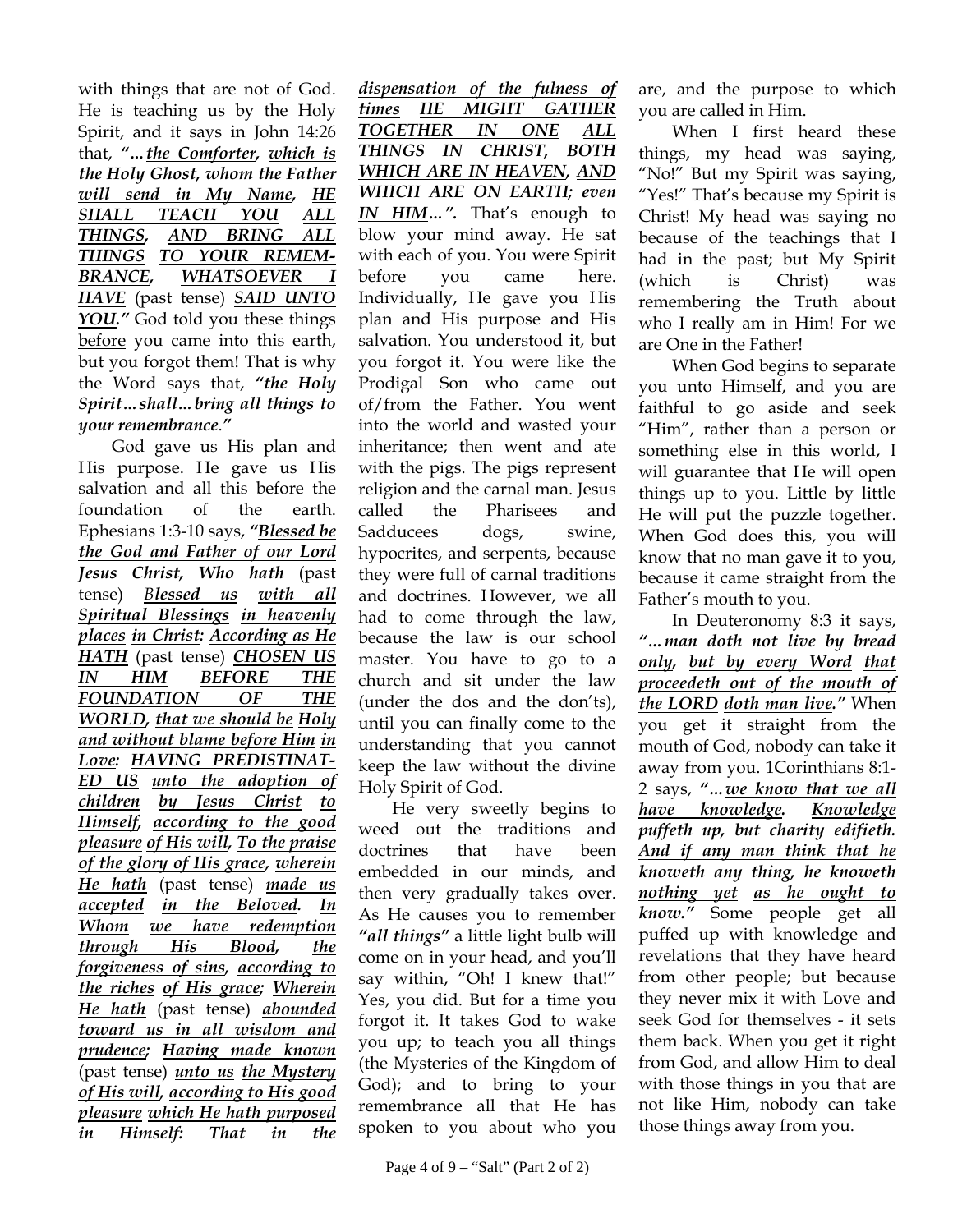In Revelations 12:2, it speaks about a woman with child who is travailing and pained to give birth to a man child, and that a great red dragon is standing before her, waiting and wanting to devour her child as soon as it is born. It also says that this dragon is *"that old serpent, called the Devil, and Satan, which deceiveth the whole world."* He is also called *"the accuser of the brethren"…which accused them before our God day and night."*

You may waver back and forth; and the dragon will come and try to blow wind upon you. The dragon's wind is his breath that will come through the words of people in the form of doubt, winds of doctrine and unbelief. Through them he blows upon the woman (which is the soul). It says in Revelations 12:5-6, *"And she brought forth a man child, who was to rule all nations with a rod of iron: and her child was caught up unto God, and to His throne. And the woman fled into the wilderness, where she hath a place prepared of God, that they should feed her there a thousand two hundred and threescore days."* When the dragon blows upon you through the words of other people, the woman (your soul) will often try to run and hide, which then takes you into the wilderness. God uses both the wilderness and the dragon (who is a sifter) to try and test you, as well as make you strong in the Truth that He has given you.

When you receive a Truth from God, people will come along and lie to you, because they do not understand it. In ignorance they know not what they are doing. Knowing this we are not to put them down. God allows them to do this; to test, to prove, and to try us in that Truth. Every time the Lord gives us a Truth, I can guarantee that He is also going to try us in it.

When you were baptized in the Spirit, you were immediately tried. When you receive a gift of the Spirit, you will be tried. We are tried in each stage of growth in the Lord. Even in the natural, when a person is going to school, they expect to be tested. The teacher will test you, to see if you understand what you have learned. Isn't that right?

The tests that God allows to come our way are to strengthen us in the Truths He's given us. They are not to destroy us; they are to make us stronger in Him.

In Deuteronomy 29:18-27 in the Amplified Bible, God is speaking through Moses to those of Israel, and all who would come after, that have been delivered by Him. He is warning all of what will happen should they/we decide in our heart to disobey Him. It says in verses 20-21 that, *"The Lord will not pardon him, but then the anger of the Lord and His jealousy will smoke against that man, and all the curses that are written in this book shall settle on him; the Lord will blot out his very name from under the heavens. And the Lord will single him out for ruin and destruction from all the tribes of Israel, according to all the curses of the covenant that are written in this Book of the Law."* That was the law.

If you don't already have our tape on "Blessings and Curses", it would be a good tape for you to get. It will enable you to have a greater understanding on this subject, because when you walk

in the flesh, you are actually walking in a curse. When you walk in the Spirit, you walk in Blessings. Walking in your own strength brings a curse. This was the law that God gave to Israel back then, and for all who would come after them.

People who are in religion are under the curse and don't even realize it. The Babylon system (which is walking according to the letter of the law) literally brings a curse on the people. I know Christians who don't understand why nothing ever goes right for them. They never seem to get ahead. The letter of the law brings a curse. It's as simple as that!

The Lord is lifting the curse off of the earth, but He is lifting it off of His Sons first! They are experiencing less sickness and disease in their life; less colds and flues (if they get them at all); and fewer doctors' appointments! Even the aging process has begun to slow down in their lives. Through their union with Christ, Life has begun to swallow up death; and mortality has begun to put on immortality. None of us are totally there yet, but those Sons who are learning to walk in Oneness with Christ are walking in more Life and Blessings, and less death and curses.

Going back to verse 21 and reading on to verse 23 in Deuteronomy (Amplified Bible), it says, *"And the Lord will single him out for ruin and destruction from all the tribes of Israel, according to all the curses of the covenant that are written in this Book of the Law, So that the next generation, your children who rise up after you, and the foreigner who shall come from a*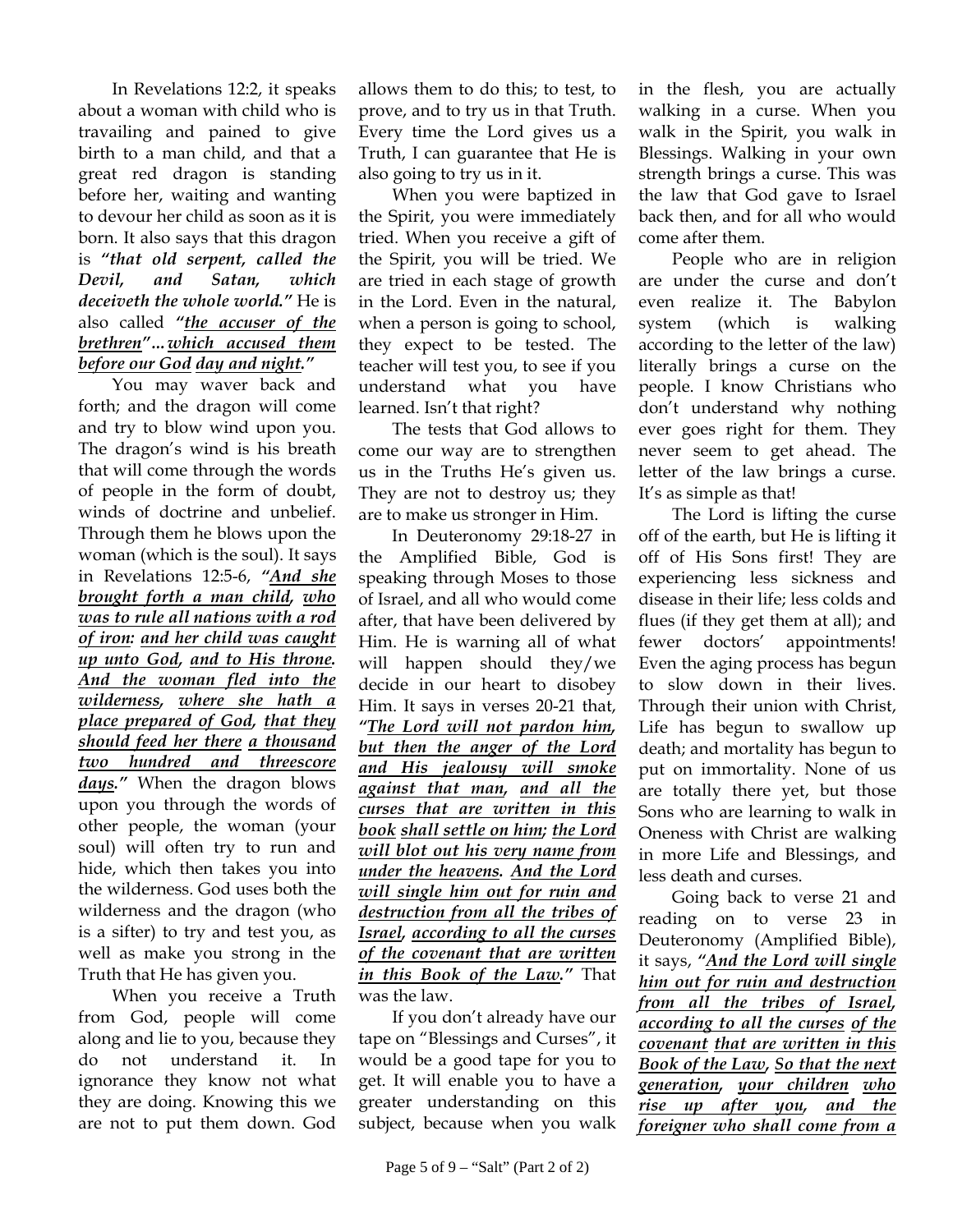*distant land, shall say, when they see the plagues of this land and the diseases with which the Lord has made it sick--The whole land is brimstone and salt and a burned waste, not sown or bearing anything, where no grass can take root, like the overthrow of Sodom and Gomorrah with Admah and Zeboiim, which the Lord overthrew in His anger and wrath--".* These are people that have disobeyed the Gospel of Christ, and according to the law, the Lord must turn them over to brimstone and salt. In doing so the "salt" actually preserves them!

The Lord quickened this to my mind, and it is very interesting to note. All these people who have disobeyed the Gospel of Christ; even all those individuals who have killed are preserved with salt. Why? Because it is within the plan of God (Who is Love) to (in His time) release them and reconcile them back unto Himself! As for Sodom and Gomorrah, the Lord has released a lot of those people already.

On one Sunday years ago, while we were in the Spirit praying, Moses appeared to us along with Pharaoh and his son. I heard this and it was coming right out of the mind of Christ. "Israel was in bondage for 400 years, and God delivered them." Then I heard Pharaoh say, "How long must we wait to be delivered?" Pharaoh, his son, and those with him had been in bondage for over 4,300 years."

At the time, we didn't understand what was happening, and that was actually in the Word. We just obeyed the Lord, and as we did, Moses handed us a Rod and said, "I have waited for this day for so long! I once had a Rod of destruction, and all the host of Pharaoh that came into the sea after the children of Israel was destroyed; there remained not so much as one of them." He then said, "Today I have a different Rod, because I am in a different place in God. Joyce, I am not under the law any more. I am in the New Covenant and have come into a new order with greater authority; and we will release these people." At that, God released the people. Another time, God brought those from Sodom and Gomorrah, and released some of them as well.

I prayed and said, "God, people will think I'm crazy if I try to share this. Where is this in your Word?" Then one day the Bible just opened up and there it was in Jude 1:5-7. It says, *"I WILL THEREFORE PUT YOU IN REMEMBRANCE, THOUGH YE ONCE KNEW THIS, how that the Lord, having saved the people out of the land of Egypt, afterward destroyed them that believed not. And the angels which kept not their first estate, but left their own habitation, He hath reserved in everlasting chains under darkness UNTO THE JUDGEMENT OF THE GREAT DAY. EVEN AS SODOM AND GOMORRHA, and the cities about them in like manner, giving themselves over to fornication, and going after strange flesh, ARE SET FORTH AN EXAMPLE, SUFFERING THE VENGENCE OF ETERNAL FIRE."* God said, "Unto the Great Day". God said, "Joyce, what do you think? What day is this? You are in the Great Day! This is the Great Day of the Lord!"

Isn't the Lord something? He preserved all of those people to be released in the Great Day and this is that Great Day!

I am reminded of Paul and all of the people that he ministered to at that time. In Acts chapter 17, Paul was brought to a large group of people in Athens who as Philosophers craved revelation and knowledge; and in other ways were very religious having built one temple to the Unknown God. These people were puffed up with knowledge, ego, and pride. Most of the people mocked Paul and what he said; but God has said that His Word will not return void.

God had been speaking to me about Paul and these things, and then one day He had Paul appear to me in the Spirit. With him, were all those people he had preached the Gospel of Christ to at the temple of the Unknown God. Then God spoke to me and said, "The Word that Paul planted in their hearts has not return void. That same Word has caused these people to come before the Christ in Paul one more time. After nearly 2,000 years of them being salted and preserved, their hearts are now ready to hear again and receive the Truth of Christ. The Truth shall set them free." God had brought Paul and all those people to me, because it was their time to be released. All those people that Paul had preached to were preserved to this day and released. God also brought Paul and those people to me to encourage me, and to confirm that whenever the Father has us share the Word with someone, that Word will not return void! Even if it looks in the natural like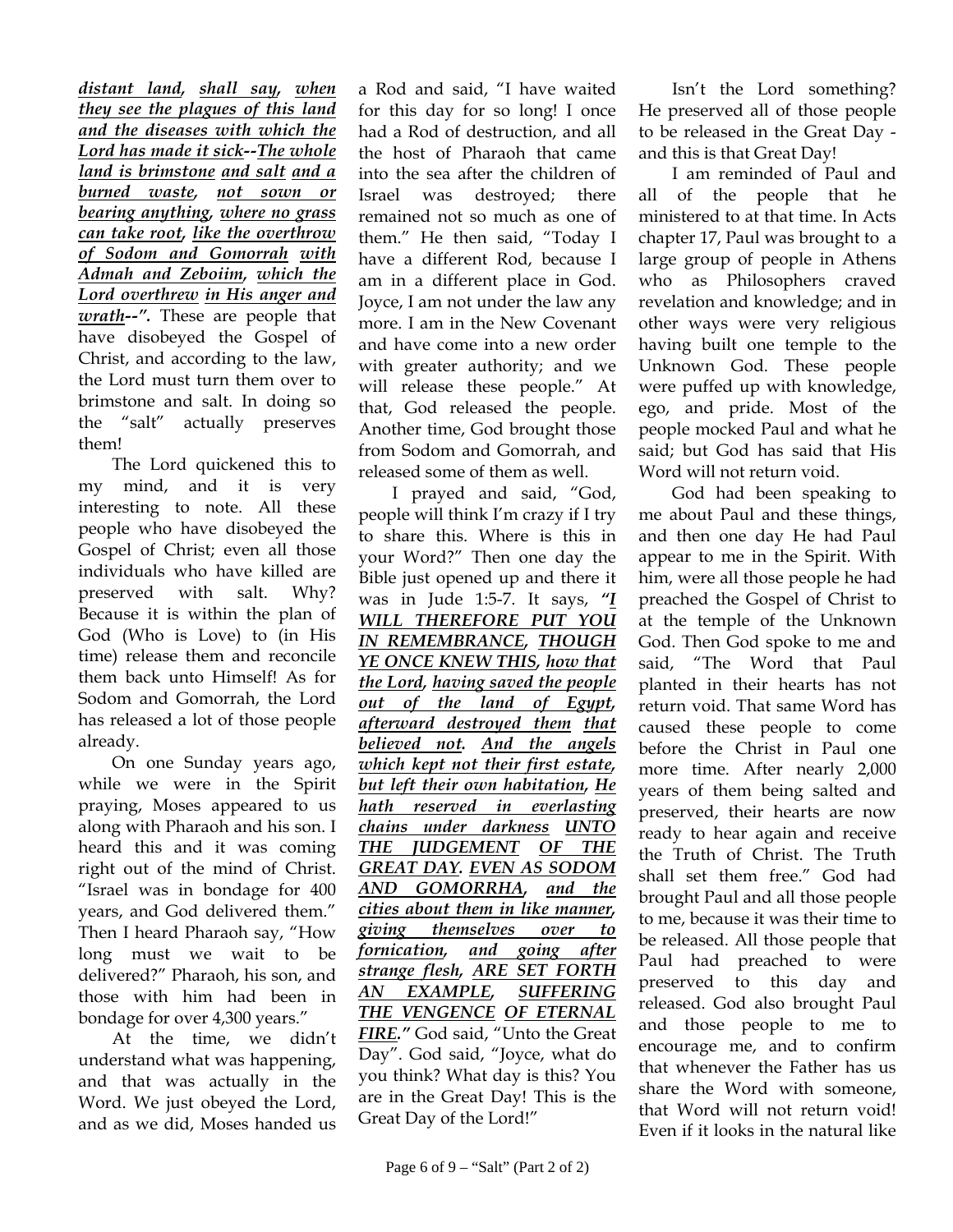they have rejected that Word; that same Word will do what it was sent to do. Until it does, it is salting and preserving that individual until the time of the Father when He will have them stand before the Christ in us again, to hear the Truth and be set free!

Years ago, I used to cry when people wouldn't listen to the Word of God in the prisons we went to. It would break my heart when people would come here to learn about the Kingdom of God for a time, and then leave without hearing from them again. However, after having that experience with Paul, I now know that they are preserved by the Word that they heard, and in the Father's time they will return and say as it does in Isaiah 2:3-4, *"…Come ye, and let us go up to the Mountain of the LORD, to the house of the God of Jacob; and He will teach us of His ways, and we will walk in His paths: for out of Zion shall go forth the law, and the Word of the LORD from Jerusalem. And He shall judge among the nations, and shall rebuke many people: and they shall beat their swords into plowshares, and their spears into pruninghooks: nation shall not lift up sword against nation, neither shall they learn war any more."* In verse 2 it says that, *"…ALL NATIONS shall flow unto it."*

Another scripture that speaks about "salt" is 2Chronicles 25:11. It says, *"And Amaziah strengthened himself, and led forth his people, and went to the valley of salt, and smote of the children of Seir ten thousand."* Here is another ten thousand slain and preserved in the Valley of Salt.

We covered this one before, but I want to bring it to your attention again. 2Chronicles 13:5 says, *"Ought ye not to know that the LORD God of Israel gave the kingdom over Israel to David for ever, even to him and to his sons by a covenant of salt?"* God made a covenant of salt with David and his sons forever, and He has made a salt covenant with us as well. Every time He sent David out into battle, He said, "I have preserved him unto victory", and every time God sends us out to deal with things in the invisible realm, *"…against principalities, against powers, against the rulers of the darkness of this world, against spiritual wickedness in high places"*, He sends us with a covenant of salt, and He preserves us unto victory! We have victory before we even go into battle. Do you see what I am saying? Hold these things to your heart and do not doubt them. The Lord is so awesome!

You can also read the following scriptures for yourself concerning "salt" in the Word of God (some we have already covered): 2Kings 14:7, 2Kings 2:20-21, Joshua 3:16, Numbers 34:3 and 12, Leviticus 2:13, Genesis 14:3, Matthew 5:13, Colossians 4:6, Ezekiel 43:24, and Jeremiah 17:6.

At the beginning of this newsletter (in Part 1), we mentioned a young boy who had come here for prayer. The Lord preserved his life and spared him from some horrible things that he was headed for, and the Lord revealed to us that had He not intervened on his behalf, this boy would not have been alive for much longer. God then began to show us that the reason why the

weights and the darkness connected with him was so heavy, was because the kingdoms of violence and darkness are trying to destroy the upcoming generation. After ministering to this boy, God then had us in the Spirit working in some difficult cities dealing with rulers, drugs, and gangs. Then it seemed to get even bigger. God had us also ministering to the policemen, and we saw how happy they were that finally God's people were helping them and supporting them. Not only that, but through all the work that the Lord did in the Spirit - a policeman in Tennessee who had been in a coma for seven and a half years, woke up and came out of the coma. The doctors can't understand it, but they know and said it was a miracle. They even had the story on TV.

On a Friday night meeting, the Lord had us get in the Spirit, and He took us to Florida where we were dealing with a ruler. I don't know if the man was in the invisible or the visible realm, but we had a vision of him sitting in a box seat at a racetrack. He was holding some binoculars and had his thugs with him. God showed us that he was involved with the mafia; that he was very powerful and wealthy; that he was connected to the Charleston, WV racetrack; and that he was also connected with politics in Washington, DC. The Lord worked on the situations connected with this man for quite some time, and then He took us into the roaring 20's. He was dealing with Al Capone and all those men connected with organized crime that had died down through time. Why?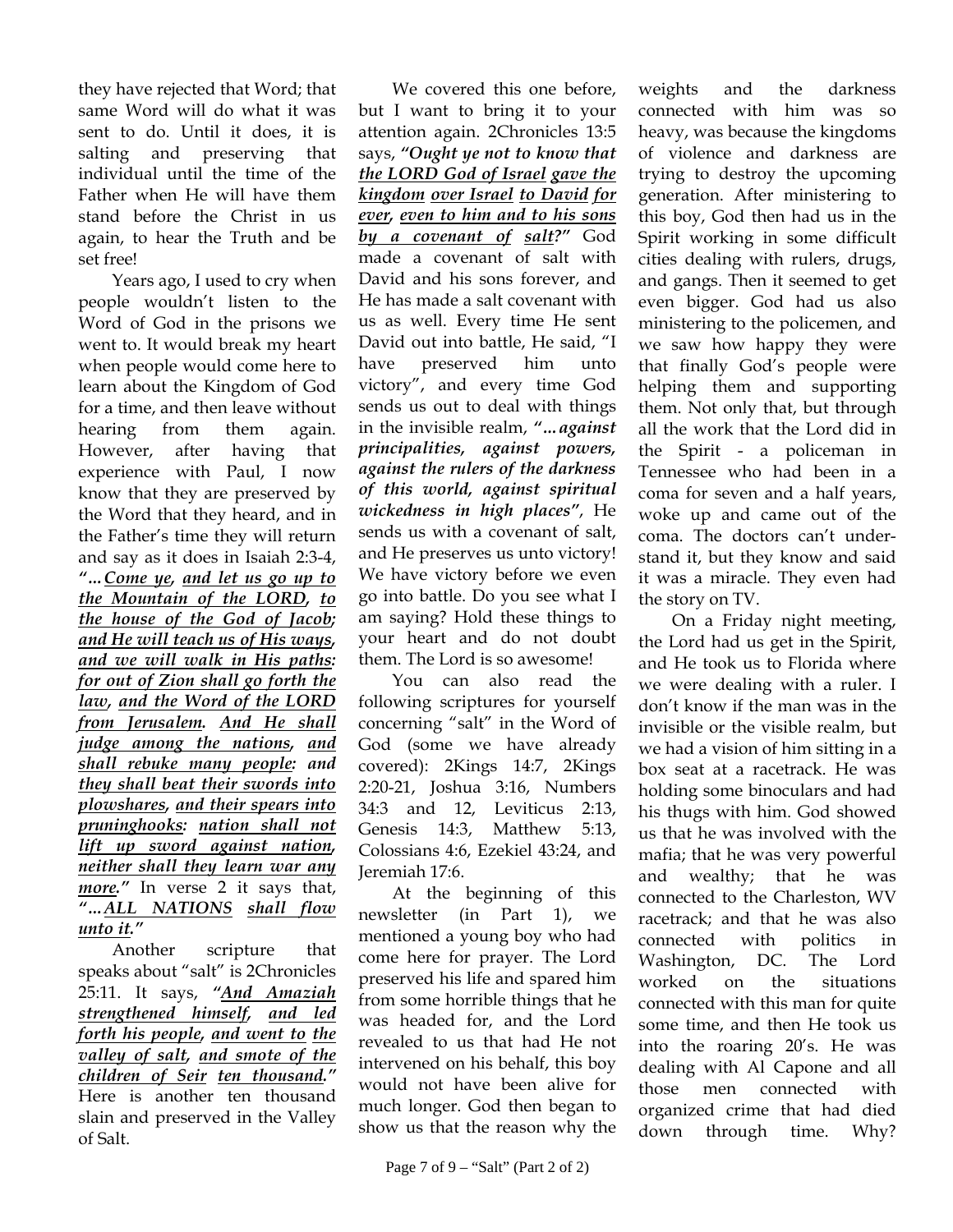Because they were still operating in the invisible realm in Miami, FL, and they were still involved in the corruption taking place there in the natural.

God went into all the corruption there, even bringing together all those things that were connected to each other down through the years of time. He consumed so much darkness. You see, God is not limited by time or anything else. Then He took us to New Orleans and did a work there. He showed us one particular woman who was murdered because she knew what was going on. We saw money just piling up in an organization involved with drugs and all kinds of other corruption. Money was building up on this table. Then very suddenly this woman died a brutal death. The Lord was revealing all the people who have died down through the ages, because of the kingdom of violence. Lives have been destroyed; and families have suffered and gone through hell because of it.

All of a sudden, we saw the Lord dealing with some major issues, and bringing them before the Great White Throne of God. Issues were being judged and reconciled. People were jumping with joy on the other side, because finally their case had been brought before the Throne of the Lord and they had been released from the darkness they were in. Many things were being judged that have caused corruption all down the line.

It's very hard to put into words what you see in the Spirit. Seeing the Mercy of God and His compassion for each individual is beyond words! He also brought up Mardi Gras in New Orleans, which was coming up soon, but after a while said that we would have to go back into that later.

One morning the Lord made it clear that He wants us to be encouraged because of what He is doing! He is overjoyed that we are allowing the mind of Christ to work through us and send out His thoughts to do what He wants to do in this Great Day and hour of time!

Then He began to reveal the Truth! Jesus said, "I am the Way, the Truth, and the Life." He said, "Because I am in you, and you are in Me, and We are one in the Father, you are the Way, the Truth, and the Life!" Jesus Christ is in us! The Father is in us! And we are one with Him! Because of this, His Truth is going out to these people! The Truth is being revealed and entering their minds to awaken them to the Truth! This is happening on both sides, to judge and correct! It is also to release; to bring liberty, and freedom!

I can't even begin to explain how He was bringing it out that morning, because it was so strong! All I can say is that I have literally experienced this once before. I was dying of cancer, when all of a sudden the Lord flashed my life before me. In seconds He showed me every sin I had ever committed during my whole life.

Every time the Lord comes before these people in the invisible realm to judge them, their lives are flashed and shown to them just like that. All of the things they committed during their whole life. But then in His Mercy, the Love of God begins to swallow up all of that they have

done; and as He does this, the Truth is revealed to their hearts and minds. The Truth which is Christ Himself makes them free within an instant!

Do you see what I am saying? That is what happens with those people in the invisible realm who have been salted and preserved for a long time. People who are in their bodies experience the same thing. When the Lord very quickly consumes a lie that has been in the mind of a person, they are set free and enter into a Rest in Christ.

Many people put off (or try to put off) the Great White Throne, saying, "It's going to happen 'some day' (future tense)."

Romans 14:10 says, *"…we shall all stand before the judgment seat of Christ."* Everyone is going to have to stand before the Throne of Judgment, but the truth of the matter is: the Judgments of God are present in the earth now! God is present! He is here! God is now! The Great White Throne is literally God Himself! The dead are being raised up out of the sea and brought before the Throne of God today! Their lives are being judged today! Their lives are being flashed before them as their book is opened before Him!

John wrote in Revelations 20:11-15 (Amplified Bible), *"Then I saw a Great White Throne and the One Who was seated upon it, from Whose Presence and from the Sight of Whose face earth and sky fled away, and no place was found for them. I [also] saw the dead, great and small; they stood before the Throne, and books* (lives) *were opened. Then another Book was opened, which is [The*